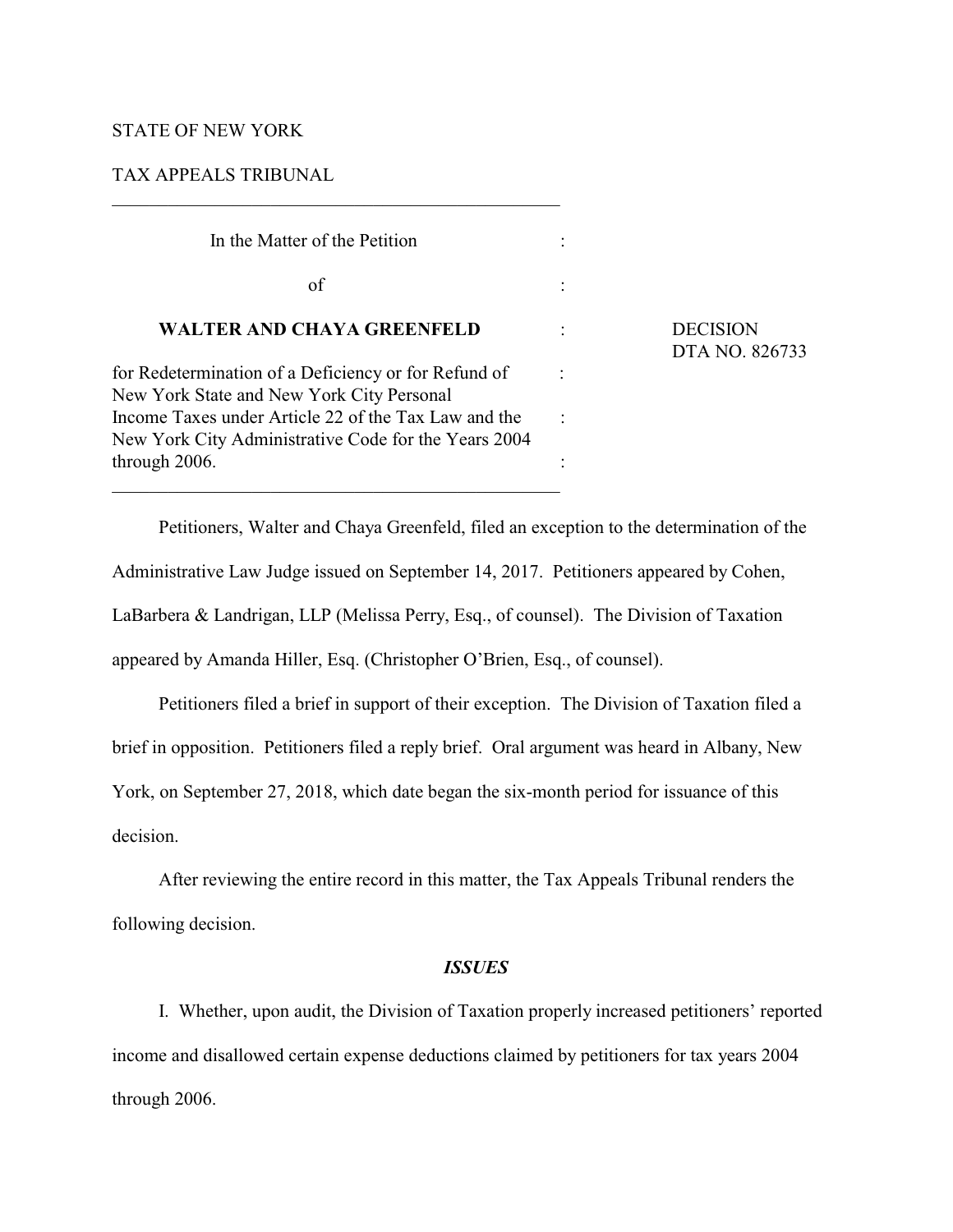II. Whether petitioners have established that the Administrative Law Judge's denial of petitioners' request for an extension of the due date for submission of their brief below amounted to personal bias thus resulting in a denial of due process.

### *FINDINGS OF FACT*

We find the facts as determined by the Administrative Law Judge, except findings of fact 4 and 5, which we have modified to more accurately reflect the record. We have added an additional finding of fact, numbered 12. The facts as determined by the Administrative Law Judge, the modified findings of fact and additional finding of fact are set forth below.

1. Petitioners, Walter and Chaya Greenfeld, filed a form IT-201 resident income tax return for each of the years 2004, 2005 and 2006. More specifically, petitioners' form IT-201 for the year 2004 was filed on November 25, 2005, while their forms IT-201 for the years 2005 and 2006 were filed on March 21, 2008. These latter forms were filed in response to written requests by the Division of Taxation (Division), commencing on or about September 21, 2007. These latter forms were filed directly with the auditor assigned by the Division to conduct an audit of petitioners returns for the years 2004 through 2006. This audit coincided with a then-ongoing audit of an entity known as B & H Healthcare Services, Inc., dba Nursing Personnel Homecare (B & H), of which petitioner Walter Greenfeld was president and in which he held a 2.5% ownership interest during B & H's fiscal year ended June 30, 2005, and a 3.75% ownership interest during B & H's fiscal year ended June 30, 2006.

2. The Division's auditor reviewed the items set forth on the foregoing income tax returns, in comparison to information received from the Internal Revenue Service (IRS) and information set forth on various documents and schedules issued by  $B \& H$ . This review resulted in various adjustments increasing petitioners' income for the years at issue, as detailed hereafter.

-2-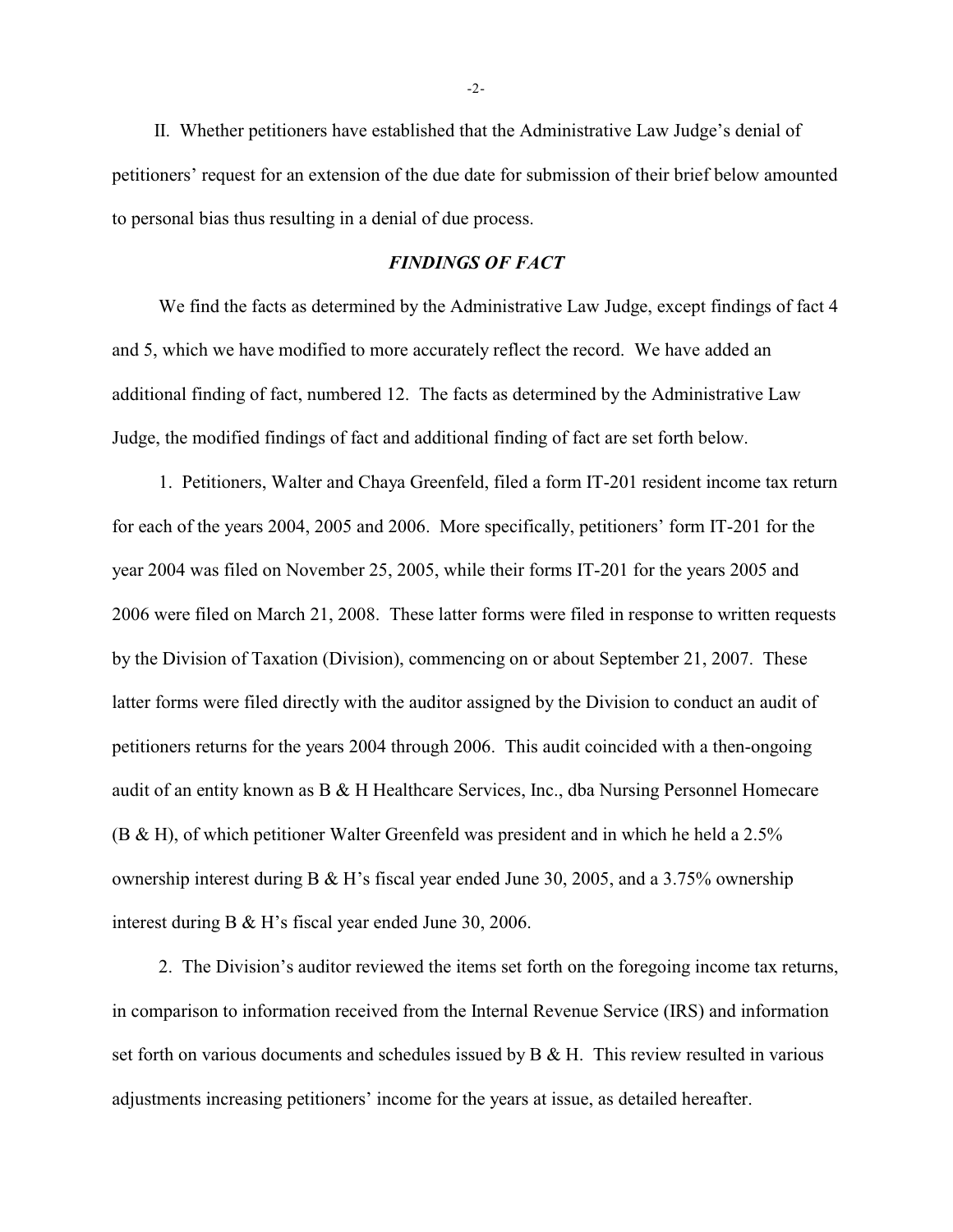3. For the year 2004, the Division increased petitioners' income to reflect unreported

management fees shown on form 1099-Misc (miscellaneous income) as paid by B & H to

petitioner Walter Greenfeld in the amount of \$807,122.00. This increase resulted in additional

New York State and New York City taxes in the respective amounts of \$68,805.00 and

\$39,902.00.

4. For the year 2005, the Division increased petitioners' income by the amount of

\$291,491.00, on the basis of the following adjustments:

a) an increase representing unreported interest income shown on form K-1 (partner's share of income, credits, deductions, etc.) as paid by B & H to petitioner Walter Greenfeld in the amount of \$621.00;

b) an increase representing unreported gross receipts per schedule C (profit or loss from business) based on form 1099-Misc as paid by  $B \& H$  to petitioner Walter Greenfeld in the amount of \$42,036.00;

c) an increase representing unreported income shown on form 1099-B (proceeds from broker and barter exchange transactions) as paid by an entity known as First Clearing, LLC to petitioner Walter Greenfeld in the amount of \$109,696.00; and

d) an increase to income representing the disallowance of a claimed deduction for payments to a SEP (Simplified Employee Pension) qualified plan reported as having been made by petitioner Walter Greenfeld in the amount of \$139,138.00.

These increases resulted in additional New York State and New York City taxes in the

respective amounts of \$33,670.00 and \$19,459.00.

5. For the year 2006, the Division increased petitioners' income by the amount of

\$636,550.00, on the basis of the following adjustments:

a) an increase representing unreported interest income shown on form K-1 as paid by B & H to petitioner Walter Greenfeld in the amount of \$6,026.00;

b) an increase representing unreported gross receipts per schedule C based on forms 1099-Misc as paid by  $B \& H$  to petitioner Walter Greenfeld in the amount of \$312,128.00;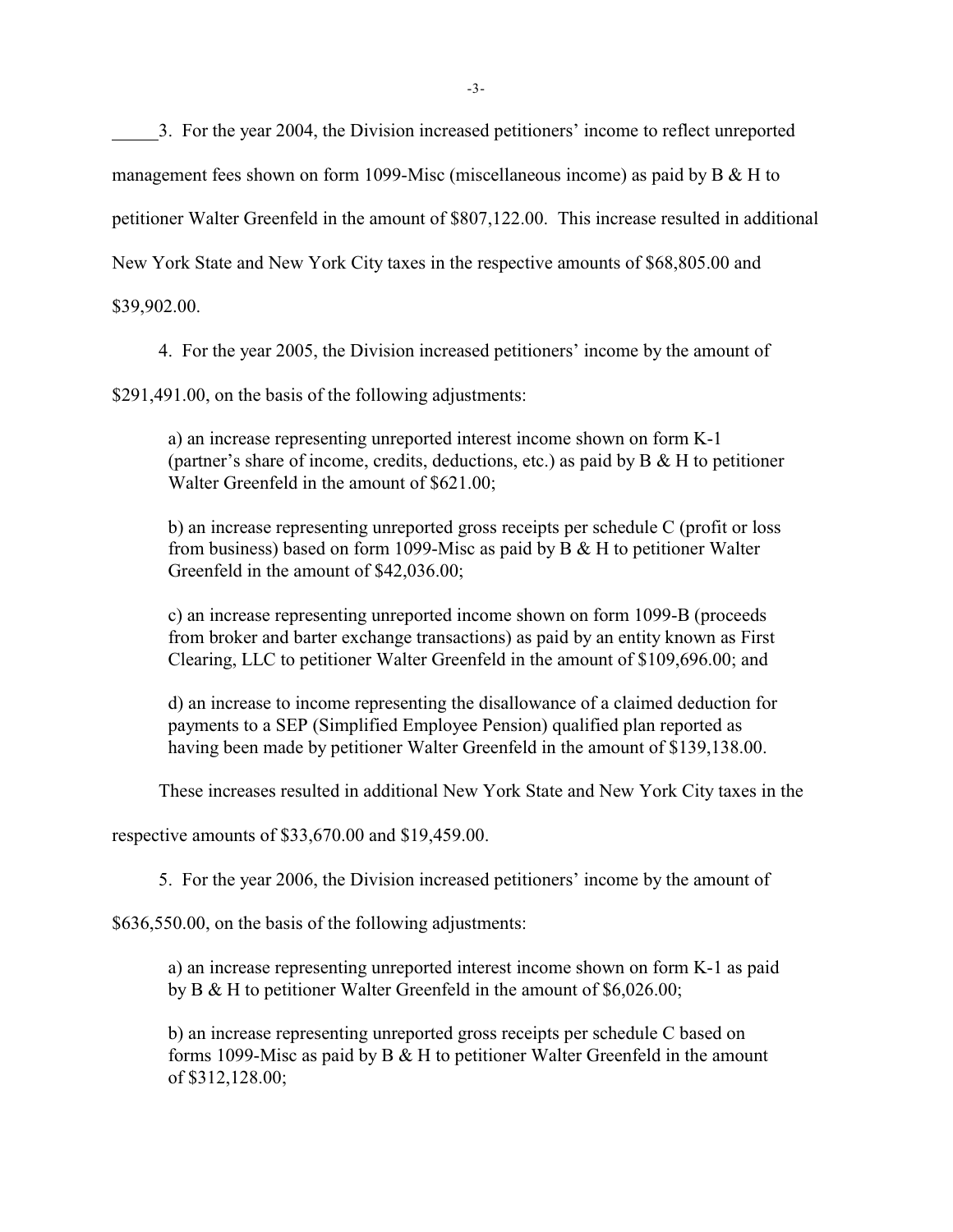c) an increase representing unreported income shown on form 1099-B as paid by an entity known as First Clearing, LLC to petitioner Walter Greenfeld in the amount of \$211,581.00; and

d) an increase to income representing the disallowance of a claimed deduction for payments to a SEP qualified plan reported as having been made by petitioner Walter Greenfeld in the amount of \$106,815.00.

These increases resulted in additional New York State and New York City taxes in the

respective amounts of \$54,359.00 and \$28,949.00.

6. The Division made numerous written requests for documents concerning the foregoing

items subjected to audit adjustment, including a "final request," dated May 8, 2013, seeking the

following items to be submitted by June 10, 2013:

a) a completed schedule C questionnaire;

b) copies of federal tax returns with all schedules and attachments for the years 2004, 2005 and 2006, as well as copies of all amended federal tax returns for such years;

c) a federal audit history, including information concerning any ongoing or recently completed audits, together with copies of any resulting revenue agent reports as well as information concerning any changes reported to New York State together with copies of any documents filed in connection therewith and proof of payment;

d) breakdowns of all schedule C gross receipts and expenses reported for 2004, 2005 and 2006, including the names and identification numbers of all payors listed thereon;

e) copies of all form 1099-Misc and supporting third party documents supporting the total gross receipts for the years 2004, 2005 and 2006;

f) schedules and a breakdown of all gifts to charity that were reported on schedule A (itemized deductions) for the years 2004, 2005 and 2006;

g) bank statements and cancelled checks to support the gifts to charity in the amount of \$339,789.00 claimed for the year 2006; and

h) third party documents to support the SEP, Simple IRA contributions that were claimed for the years 2005 and 2006.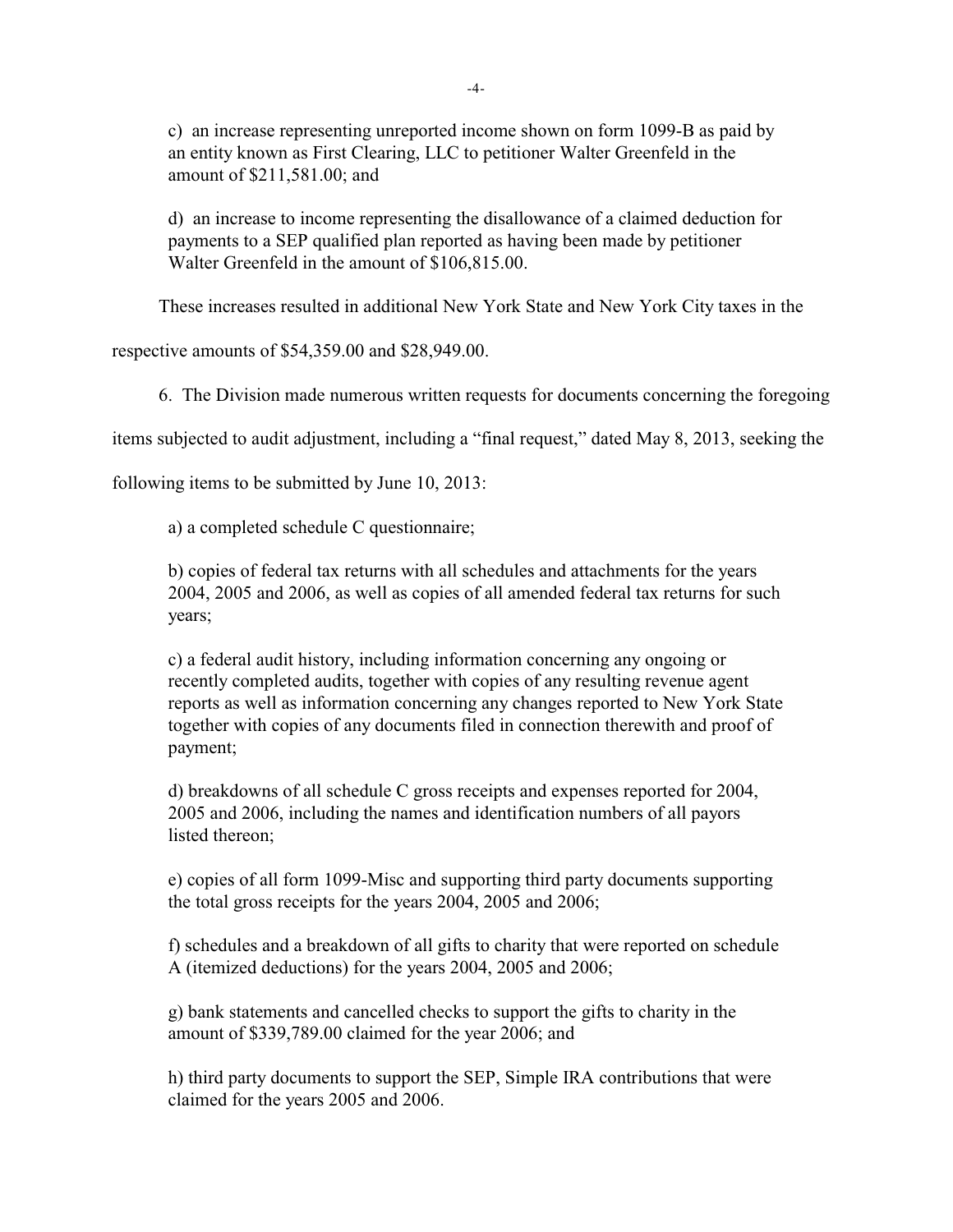7. By a letter dated July 31, 2013, the Division noted that petitioners had provided no

documents pertaining to the audit for review, and advised petitioners that if the requested

documents were not provided by August 30, 2013, the audit would be closed based upon the

information available to the Division.

8. On December 13, 2013, the Division issued to petitioners a notice of deficiency

(assessment ID L-040530996), asserting additional New York State and New York City personal

income taxes due for the years 2004, 2005 and 2006, as follows:

a) 2004: New York State and New York City taxes in the respective amounts of \$68,805.00 and \$39,902.00, plus penalties for negligence under Tax Law § 685 (b)  $(1)$  and  $(2)$ , plus interest.

b) 2005: New York State and New York City taxes in the respective amounts of \$33,670.00 and \$19,459.00, plus penalties for failure to timely file under Tax Law  $\S 685$  (a) (1) and for negligence under Tax Law  $\S 685$  (b) (1) and (2), plus interest.

c) 2006: New York State and New York City taxes in the respective amounts of \$54,359.00 and \$28,949.00, plus penalties for failure to timely file under Tax Law  $\S 685$  (a) (1) and for negligence under Tax Law  $\S 685$  (b) (1) and (2), plus interest.

9. None of the additional documents requested during the course of the audit were

provided by petitioners. On November 10, 2014, the Division's auditor received from

petitioners' then-representative an amended resident income tax return (form IT-201-X) for each

of the years 2004, 2005 and 2006. Neither the listed preparer of the amended returns, nor either

of the petitioners, signed the amended returns, and as a consequence, the auditor did not accept

the same for filing or processing.

10. At the hearing, petitioners submitted the following:

a) three identically formatted spreadsheet-style schedules titled "schedule of management fees paid to Walter Greenfeld." These documents reflect, for each of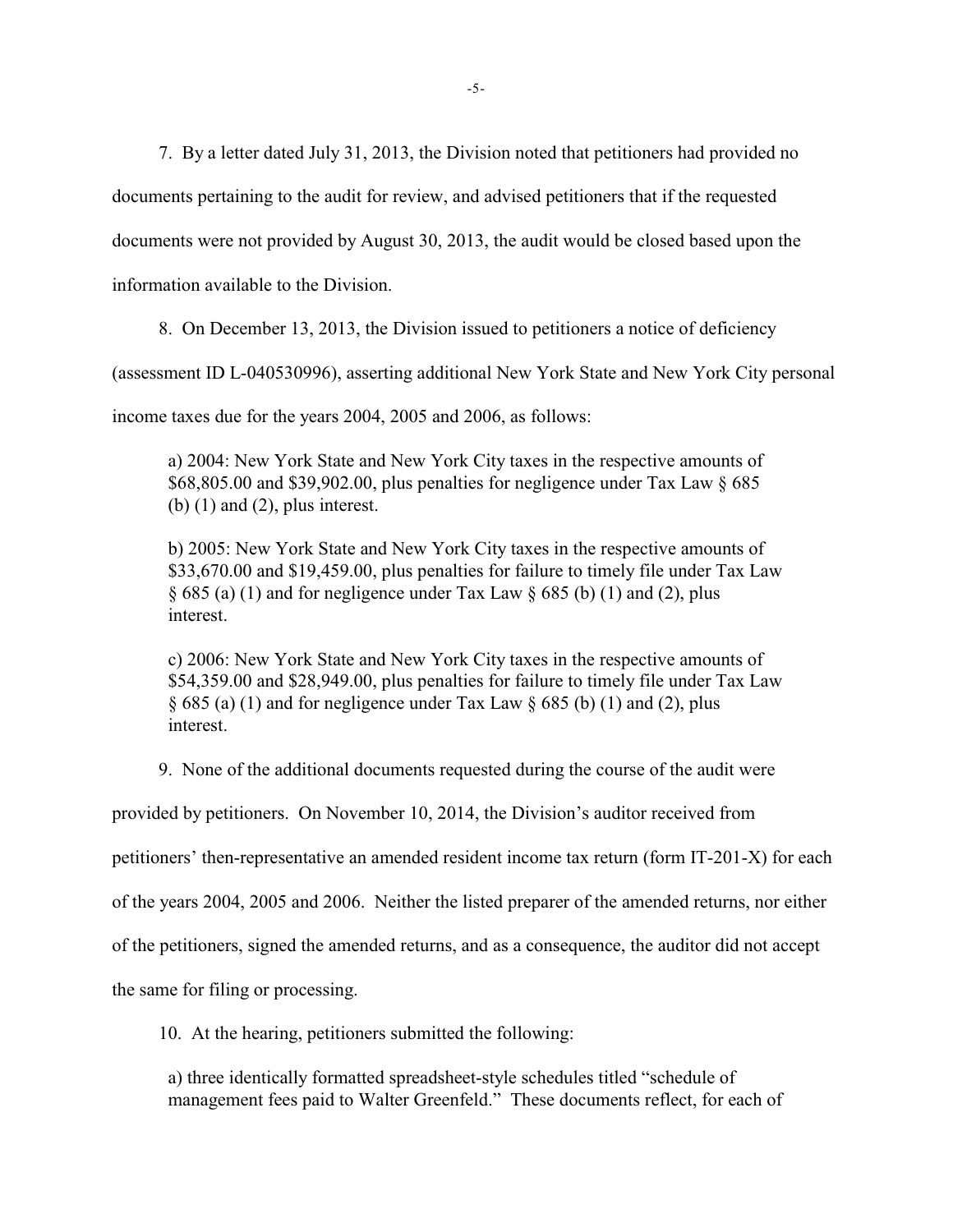the fiscal years spanning July 1 through June 30, 2004, 2005 and 2006, columns listing dates, numbers (presumably check numbers), names (including Walter Greenfeld as well as several other names) and dollar amounts. Accompanying these three documents were unsigned copies of federal and New York State income tax returns (form 1040 and form IT-201, respectively), and unsigned copies of amended federal and New York State income tax returns (form 1040X and form IT-201-X) pertaining to petitioners for the years 2004, 2005 and 2006. These schedules and accompanying documents were not further explained on the record, including any means of distinguishing names thereon that would appear to be entities from those that would appear to be individuals;

b) a spreadsheet-style schedule titled "List of Checks Found in Management Fees Payments in B & Healthcare's Books." This schedule reflects columns listing dates, numbers (presumably check numbers), payees, accounts ("NPH Chase" and "NFB Operating"), and amounts for each of the years 2004, 2005 and 2006. Included with this schedule were copies of checks in payment to the names listed on the schedule. There are no listed payments to Walter Greenfeld, but rather each of the listed payee names appear to be entities, including therein four payments listed as made to "Walter Greenfeld Charitable Foundation." This schedule and its accompanying checks were not further explained on the record; and

c) an untitled spreadsheet-style schedule reflecting columns listing "congregation name," "check number," "amount," "date," and "endorsed." Included with this schedule were copies of checks in payment to the names listed on the schedule. The checks accompanying the schedule were drawn on three bank accounts, to wit, Chase Bank, in the name of "W. Greenfeld and C. Greenfeld," Bank of America, in the name of "Walter Greenfeld," and Fleet Bank, in the name of "Walter Greenfeld." Each of the listed payee names appear to be entities, with the exception of a significant number of payments listing the "congregation name" as "cash." This schedule and accompanying checks were not further explained on the record.

11. Petitioners submitted a one-page document summarily disputing the Division's audit

adjustment amounts for each of the years in issue (*see* findings of fact 3, 4 and 5), upon the claim that the additional income attributed to petitioners was never received by petitioner Walter Greenfeld. Petitioners offered no argument or evidence with regard to the portion of the audit adjustments for 2005 and 2006 pertaining to disallowed claimed contributions to a pension plan.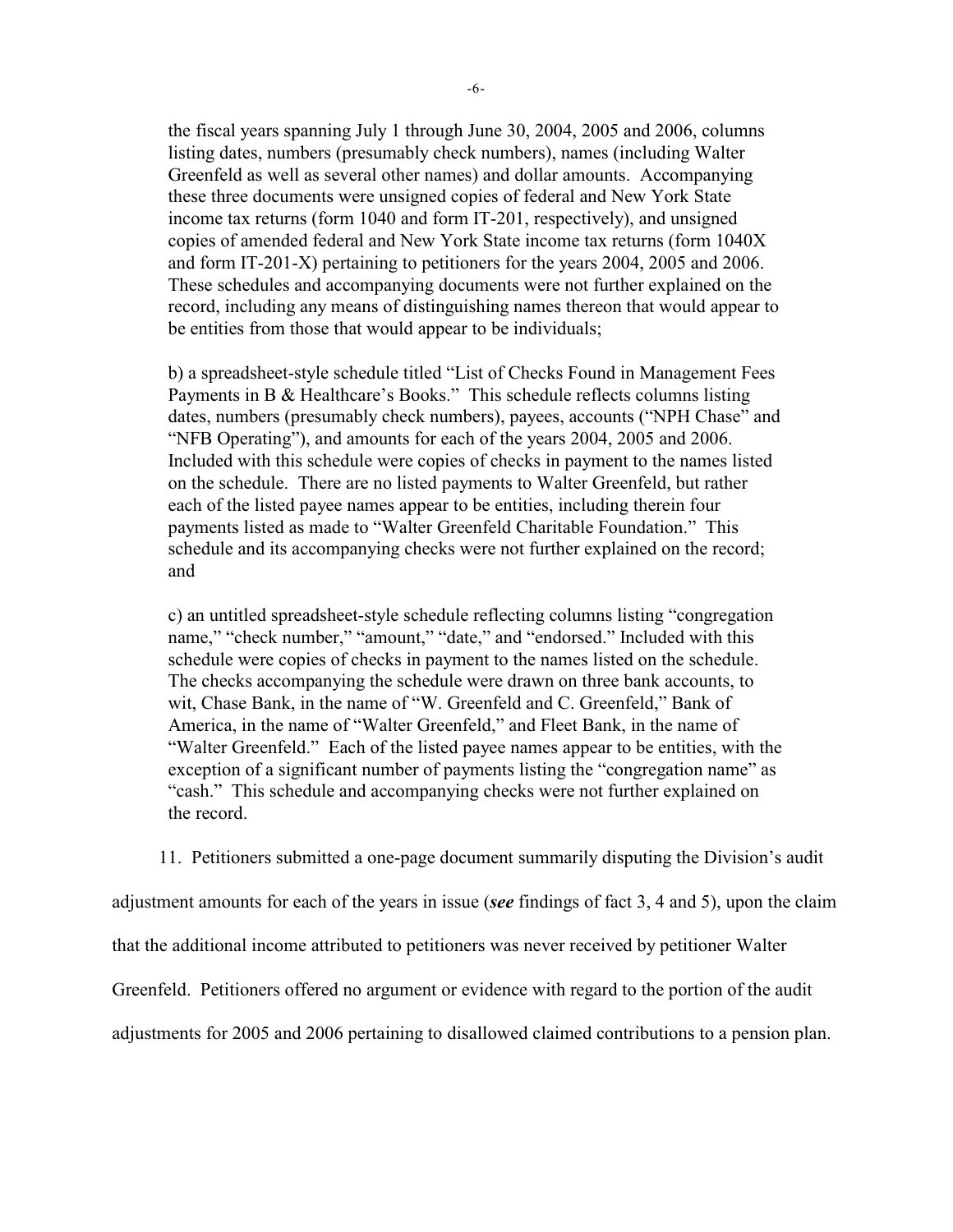12. On March 17, 2017, petitioners requested by correspondence a 60-day extension of the time within which to file a reply brief in this matter. The Administrative Law Judge replied to the parties by correspondence dated March 17, 2017, in which he recounted the history of extension requests by both parties in this matter, including three late-requested extensions by petitioners, and denied petitioners' request for another extension of the due date. By correspondence dated March 21, 2017, petitioners requested that the Administrative Law Judge reconsider his denial of their request for an extension of the due date. That same day, petitioners attempted to file a reply brief. On March 22, 2017, the Administrative Law Judge notified the parties that in light of the history of extension requests in this case, he would not reconsider his denial of yet another extension of the brief due date. By correspondence to the parties dated March 27, 2017, the Administrative Law Judge returned the late-filed brief to petitioners' representative and informed him that it would not be accepted or considered in issuance of the determination in this matter.

### *THE DETERMINATION OF THE ADMINISTRATIVE LAW JUDGE*

The Administrative Law Judge began his determination in this matter by noting the presumption of correctness that attaches to the notice of deficiency and the burden of a petitioner to demonstrate, by clear and convincing evidence, that the deficiency asserted in the notice is erroneous. The Administrative Law Judge identified what petitioners needed to show in order to prevail in this matter, namely, that petitioners did not receive the additional income that was imputed to them pursuant to the audit and that petitioners were actually entitled to the SEP deductions they claimed for the period at issue.

Next, the Administrative Law Judge noted the repeated requests made to petitioners by the Division for documentation supporting their claimed deductions and records that could explain

-7-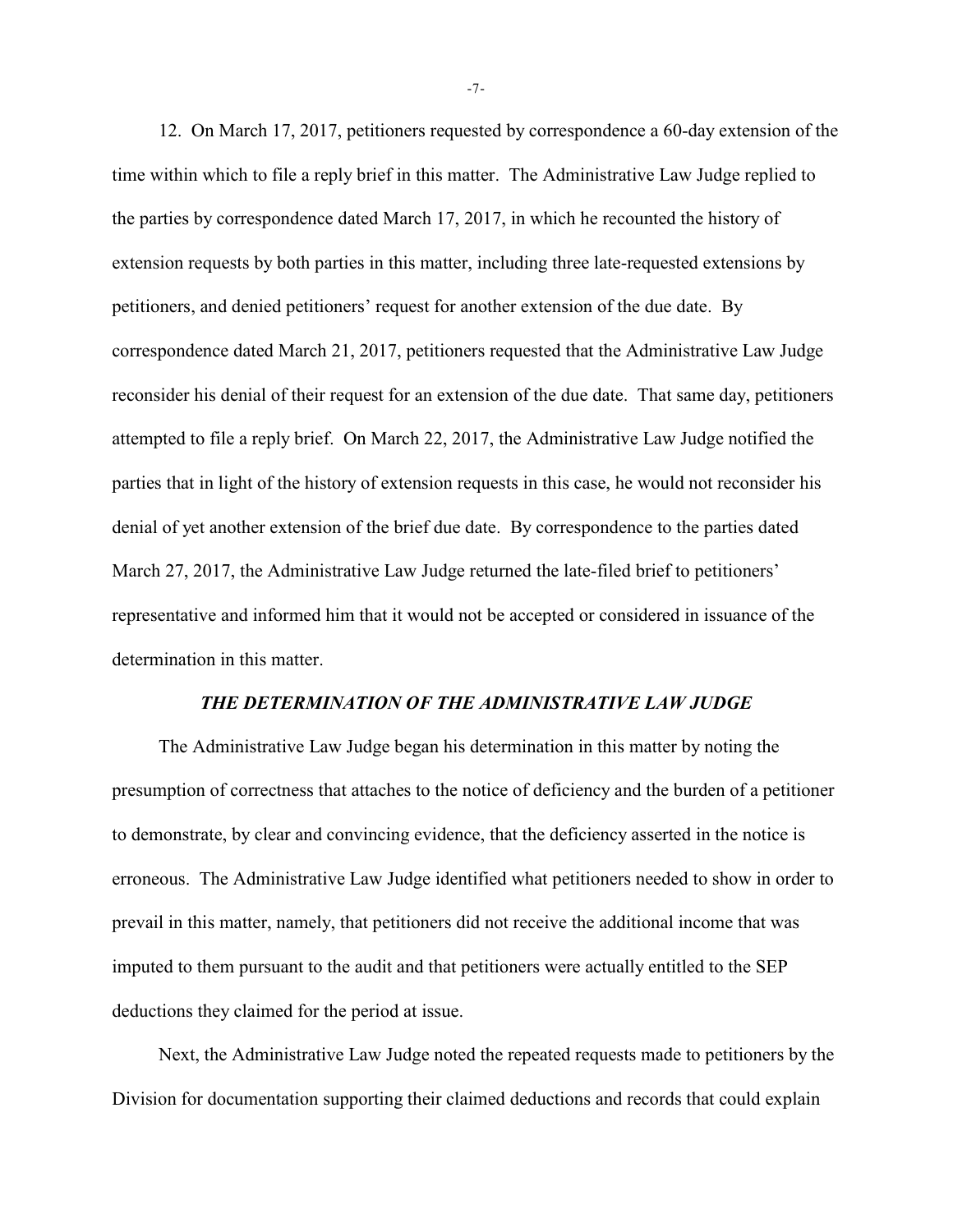the discrepancies between B & H and First Clearing LLC filings and the amounts reported by petitioners on their personal income tax returns. The Administrative Law Judge found that petitioners failed to respond in any meaningful manner to those requests during the course of the audit and did not produce any records substantiating their position at the hearing. The Administrative Law Judge made a finding that petitioners only offered unsubstantiated allegations and limited argument at the hearing in response to the Division's audit results. Thus, the Administrative Law Judge concluded that petitioners had not borne their burden of showing that the additional tax asserted in the notice of deficiency was erroneous.

Although the Administrative Law Judge observed that petitioners did not allege that the imposition of penalties in this matter was improper, he noted petitioners' failure to introduce any evidence at the hearing that would support the abatement of such penalties. Accordingly, the Administrative Law Judge concluded that petitioners failed to show reasonable cause for abatement of the penalties imposed and sustained the same.

Accordingly, the Administrative Law Judge denied the petition and sustained the notice of deficiency dated December 13, 2013.

### *ARGUMENTS ON EXCEPTION*

Petitioners argue on exception that the Division has not shown that petitioners actually received the additional income resulting in a deficiency of tax for the years 2004, 2005 and 2006 and deny receiving that income. Thus, petitioners argue that the assessment itself is arbitrary and capricious. Petitioners also argue that they were denied due process when the Administrative Law Judge denied their request for an extension of the due date for their reply brief and did not consider their late-filed brief in his determination, claiming that this indicated the Administrative Law Judge's bias against them and prejudgment of their case.

-8-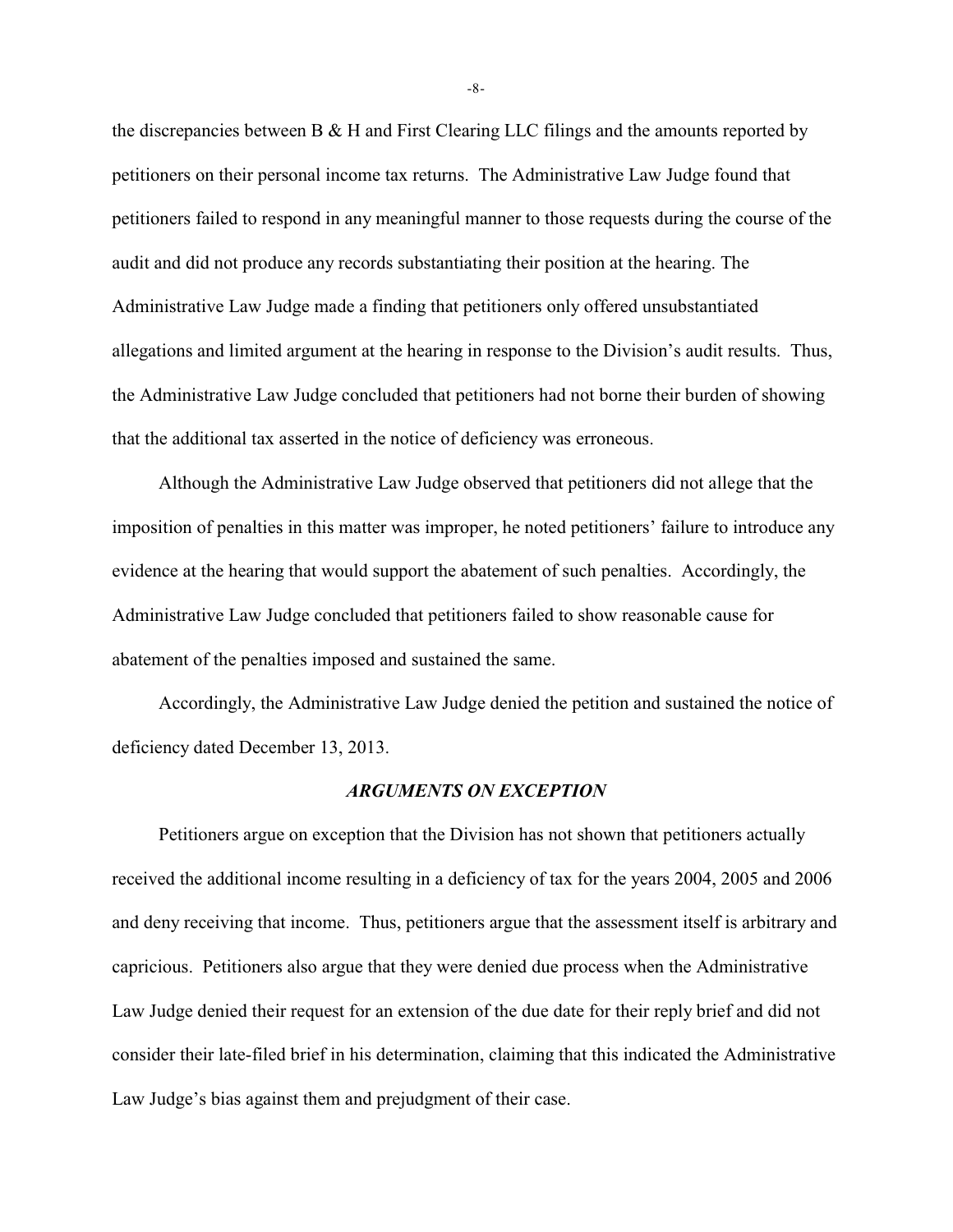The Division argues that petitioners have not borne their burden of proof in demonstrating by clear and convincing evidence that the notice of deficiency was erroneous. The Division states that it does not bear the burden of showing the propriety of a deficiency. The Division argues that the rational basis needed to sustain a notice of deficiency is provided through the presumption of correctness raised by the issuance of the assessment itself. Finally, the Division argues that petitioners failed to make a motion for the recusal of the Administrative Law Judge as provided under our rules of practice and procedure, and, in any case, petitioners' allegations of prejudicial bias are unsubstantiated.

#### *OPINION*

We begin our decision with a discussion regarding the notice of deficiency issued to petitioners on December 13, 2013. It is well-established that when the Division issues a notice of deficiency to a taxpayer, a presumption of correctness attaches to the notice (*Matter of Leogrande v Tax Appeals Trib.*, 187 AD2d 768 [3d Dept 1992], *lv denied* 81 NY2d 704 [1993], *Matter of Tavolacci v State Tax Commn.* 77 AD2d 759 [3d Dept 1980]). The Tax Law provides that, except in circumstances not applicable here, a taxpayer bears the burden of proof by showing through clear and convincing evidence that a deficiency assessment is erroneous (*see Matter of O'Reilly*, Tax Appeals Tribunal, May 17, 2004; *Matter of Tavolacci*; Tax Law § 689  $[e]$ ).

Here, petitioners did not meet their burden of proof by showing by clear and convincing evidence that the notice of deficiency was incorrect or erroneous. Our review of the record in this matter shows that the Division's multiple requests to petitioners for documentation substantiating the income and deductions that petitioners claimed for the periods at issue went unanswered. Furthermore, the transcript of the hearing demonstrates that Mr. Greenfeld was

-9-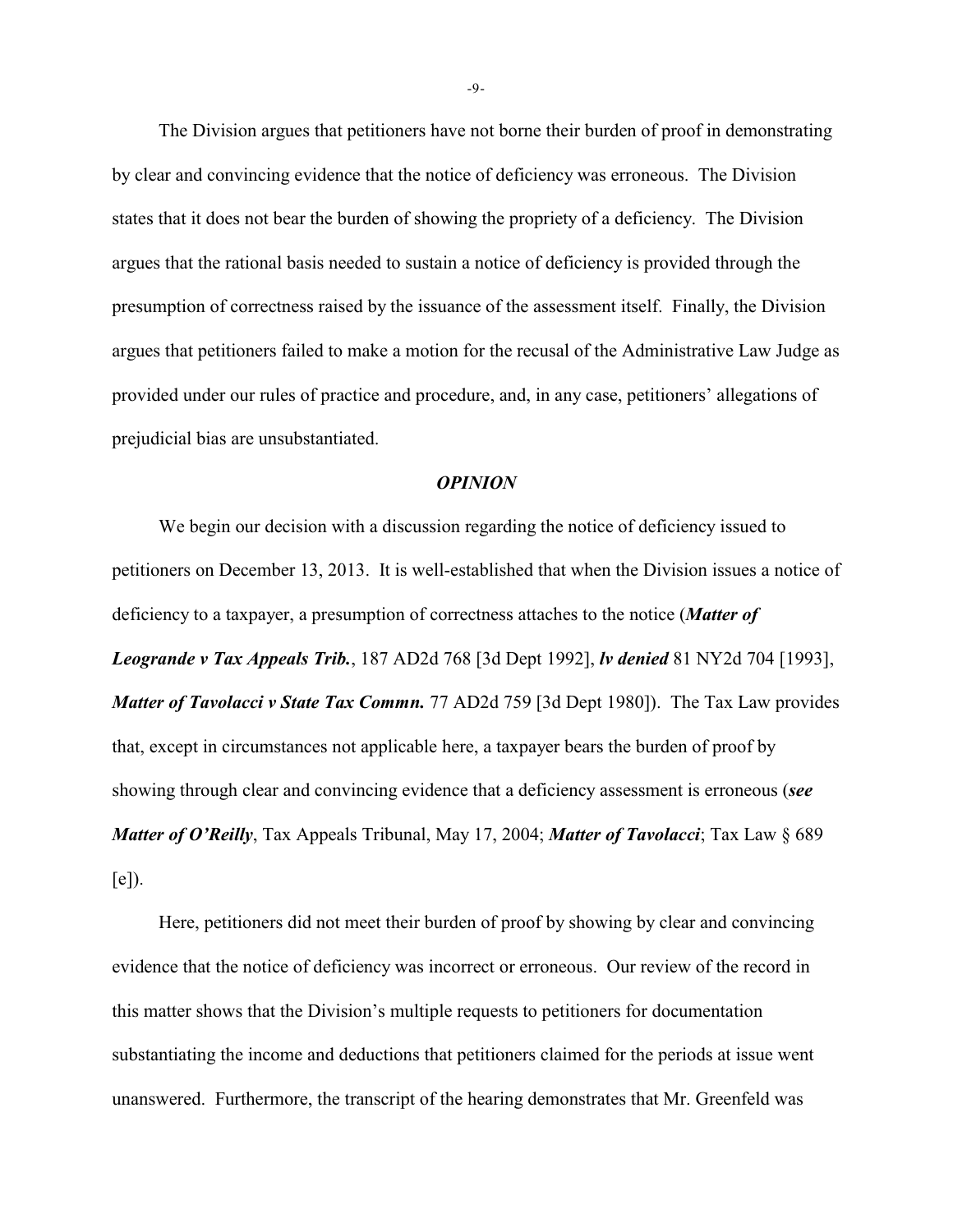aware of the requests for documentation during the course of the audit and that any further opportunity to present additional substantiating documentation would be limited to the hearing itself. Despite this, petitioners failed to present any source documentation (e.g. federal audit results, schedule C gross receipts and expenses, copies of forms 1099-Misc and third party documents supporting total gross receipts and SEP contributions) that could have supported their position that they never received the income imputed to them as a result of the audit of B & H or that they actually incurred the deductible SEP contributions claimed on their personal income tax returns. The submissions that petitioners made at the hearing before the Administrative Law Judge (*see* findings of fact 10 and 11) do not rise to the level of clear and convincing evidence necessary to overcome the presumption of correctness that attaches to the notices of deficiency (*see Bello v Tax Appeals Trib. of State of N.Y.*, 213 AD2d 754 [3d Dept 1995]). While perhaps seeming to support petitioners' position, such submissions lack any underlying testimony explaining their relevance or any accompanying third-party information that would confirm the amounts petitioners claim as gross receipts and SEP contributions. We thus concur with the Administrative Law Judge that petitioners have failed to meet their burden of proving error in the Division's audit results.

In their brief on exception, petitioners claim that the assessment is arbitrary and capricious because the audit results fail to make rudimentary mathematical sense. We cannot agree. Although a determination of tax must have a rational basis in order to be sustained, the presumption of correctness raised by the issuance of the assessment itself provides such rational basis (*Matter of Atlantic & Hudson Ltd. Partnership*, Tax Appeals Tribunal, January 30, 1992). Our examination of the auditor's work papers offered into evidence at the hearing by the Division confirms the amounts assessed in the notice of deficiency. We are able to ascertain that

-10-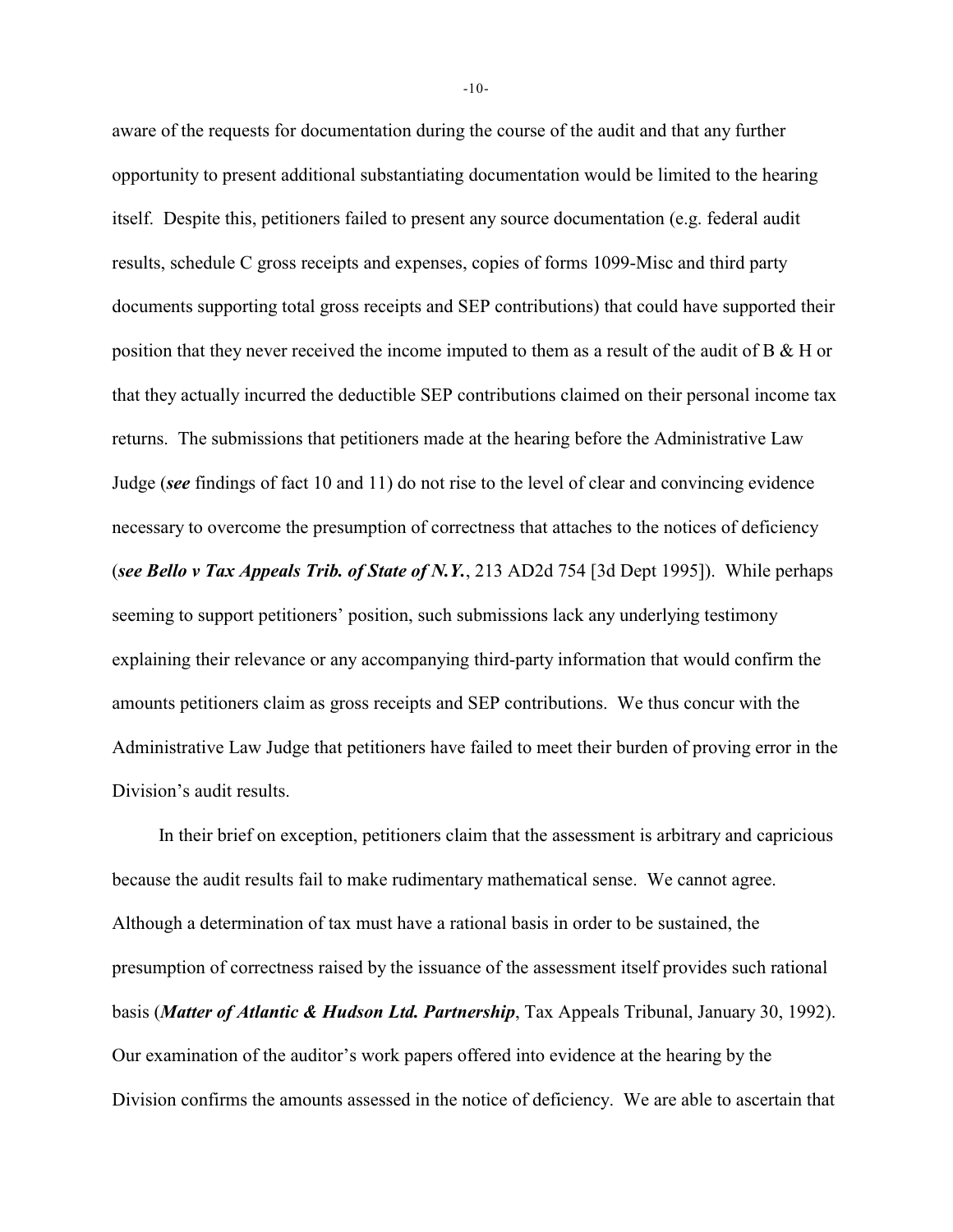the auditor determined that Mr. Greenfeld received \$807,122.00 in management fees from B & H in 2004, \$598,591.00 in business income and capital gains in 2005 and \$803,454.00 in business income and capital gains for 2006. Petitioners misunderstand that the additional business income and capital gains for years 2005 and 2006 were not included as part of the management fee income imputed to Mr. Greenfeld for 2004 by the auditor.<sup>1</sup> The difference between what the auditor determined and what petitioners reported on their personal income tax returns was \$807,122.00 for 2004, \$152,353.00 in 2005 and \$529,735.00 in 2006, which includes unreported management fee income, other business income and capital gains for those years, according to the auditor's work papers.

We now address petitioners' claim that the Administrative Law Judge assigned to their case developed a personal bias against them and could not serve as an impartial decision maker, thus denying petitioners due process. In support of their claim, petitioners point to the letter dated March 17, 2017 in which the Administrative Law Judge denied petitioners' request for an extension of a due date for their reply brief. Petitioners' reply brief was ultimately filed late and therefore was not considered by the Administrative Law Judge in his determination. Petitioners claim that accepting the late-filed brief would not have prejudiced the Division's case in any way and thus should have been accepted and considered by the Administrative Law Judge.

Under our rules of practice and procedure, any party may make a motion to the supervising administrative law judge for recusal of the administrative law judge assigned to its case on the basis that the administrative law judge has a personal bias with respect to the case (20 NYCRR

-11-

<sup>&</sup>lt;sup>1</sup> We observe that the \$116,596.73 referred to by petitioners in their brief is a *portion* of the total management fees of \$807,122.00 found by the auditor to have been paid by B & H to Mr. Greenfeld pursuant to the audit of B & H (*see* petitioners' exhibit 2). This is not to be confused with the typographical errors we found in the Administrative Law Judge's determination as issued, which we have corrected as set forth in the findings of fact herein (*see* findings of fact 4 and 5).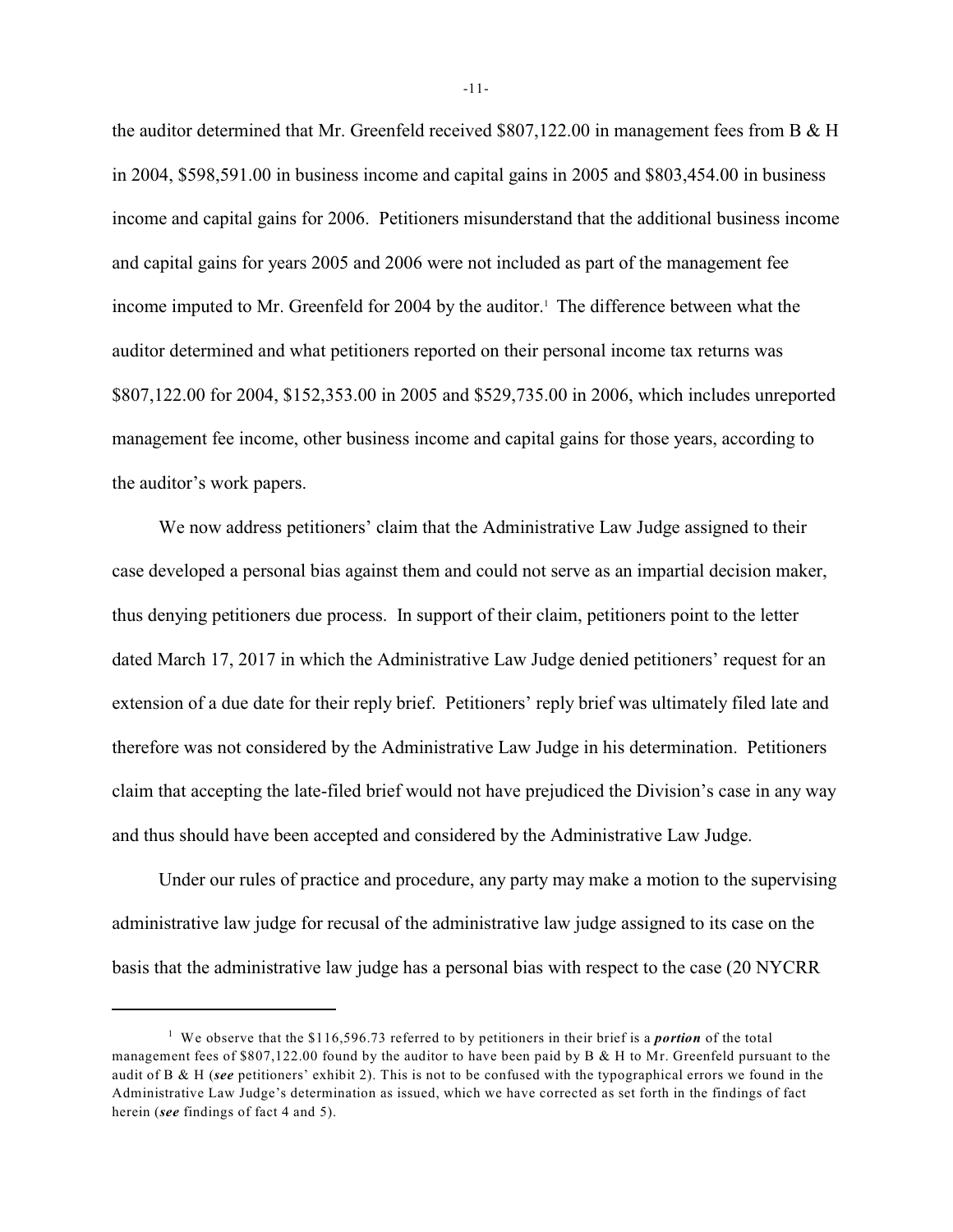3000.8 [a] [1]). Such a motion must be accompanied by an affidavit setting forth the facts upon which the assertion of bias is based with notice to the other party, who is given an opportunity to respond (20 NYCRR 3000.8 [a] [2] - [3]). The supervising administrative law judge then reassigns the case or denies the motion by an order (20 NYCRR 3000.8 [a] [4]). However, we must here note that petitioners did not make a motion to the supervising administrative law judge for recusal of the Administrative Law Judge, despite having six months to do so before the issuance of the determination.

Without the benefit of a statement of facts upon which the claim of bias is predicated, we must consider whether the Administrative Law Judge's denial of petitioners' request for another extension of a brief due date was an abuse of discretion that had the effect of denying petitioners due process. The State Administrative Procedure Act (SAPA) and our rules of practice and procedure authorize administrative law judges to "fix the time for filing of legal memoranda and other documents" (SAPA § 304 [4]; 20 NYCRR 3000.15 [c] [3]). We do not think it was an abuse of discretion by the Administrative Law Judge to deny a request for an extension of a due date under the facts here presented, especially where petitioners requested and were granted multiple prior extensions (*see Matter of Williams*, Tax Appeals Tribunal, September 1, 1994).

We must also consider petitioners' argument that the Administrative Law Judge exhibited bias against petitioners or the substance of their case, thereby denying petitioners due process. Petitioners point to the Administrative Law Judge's refusal to accept the late-filed brief in his correspondence dated March 27, 2017 as evidence of this alleged bias. We do not agree. In that letter, the Administrative Law Judge explained that could not accept the brief after notifying petitioners of the final due date in his prior letter denying the due date extension request (*see* finding of fact 12). As previously discussed, administrative law judges have wide discretion in

-12-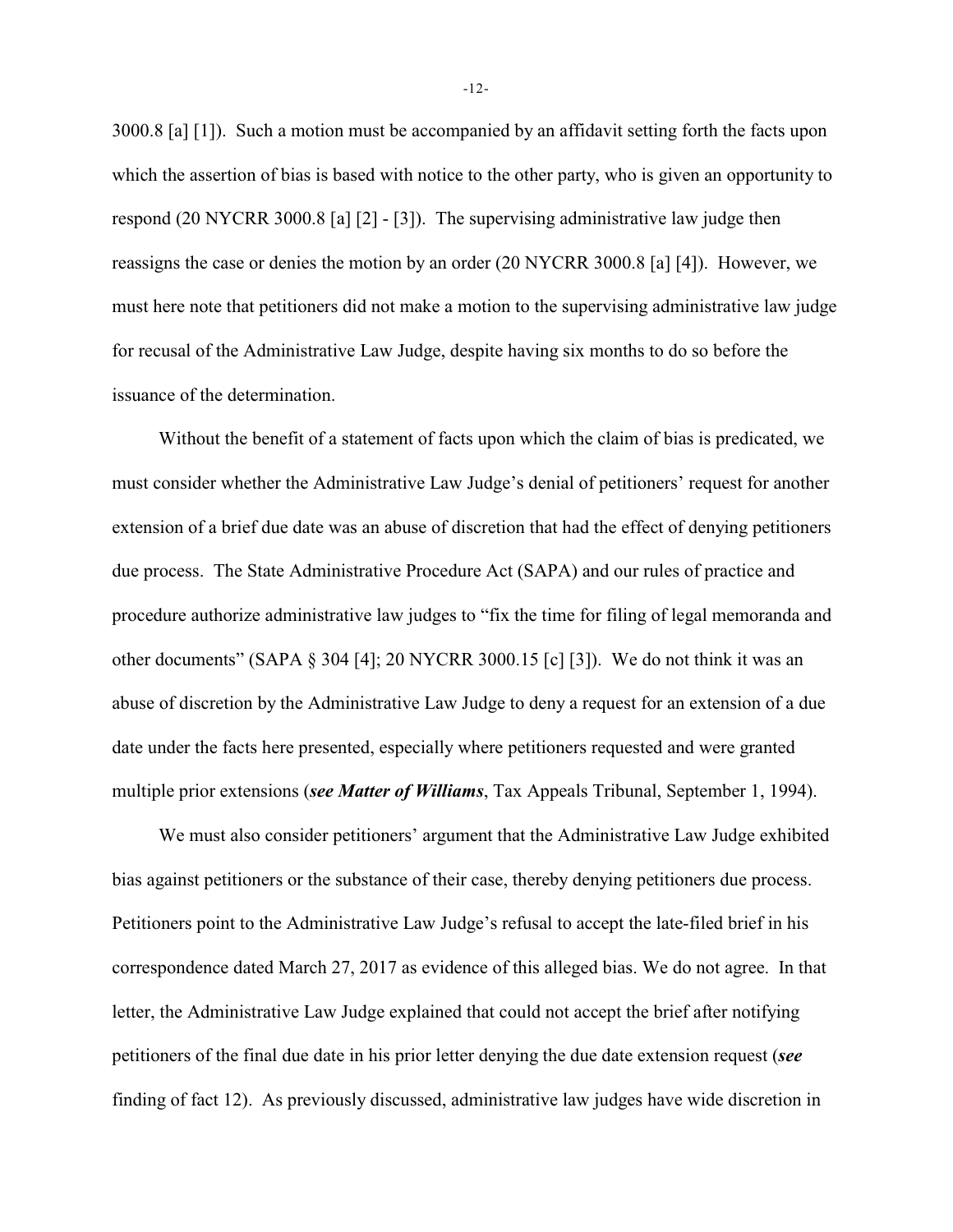fixing the time for the filing of documents pursuant to a proceeding before the Division of Tax Appeals. We will not disturb an administrative law judge's decision to exclude a brief from consideration where there exists a pattern of late-requested extensions of the due date and a clear confirmation of the final due date for that brief (*see Matter of O'Keh Caterers*, Tax Appeals Tribunal, November 5, 1992 [holding that the circumstances of the individual case determine whether the late filing of a brief requires striking the same]). We conclude that petitioners have failed to show that Administrative Law Judge's correspondence demonstrated a bias against them or the substance of their case.

Accordingly, it is ORDERED, ADJUDGED and DECREED that:

- 1. The exception of Walter and Chaya Greenfeld is denied;
- 2. The determination of the Administrative Law Judge is affirmed;
- 3. The petition of Walter and Chaya Greenfeld is denied; and
- 4. The notice of deficiency dated December 13, 2013 is sustained.